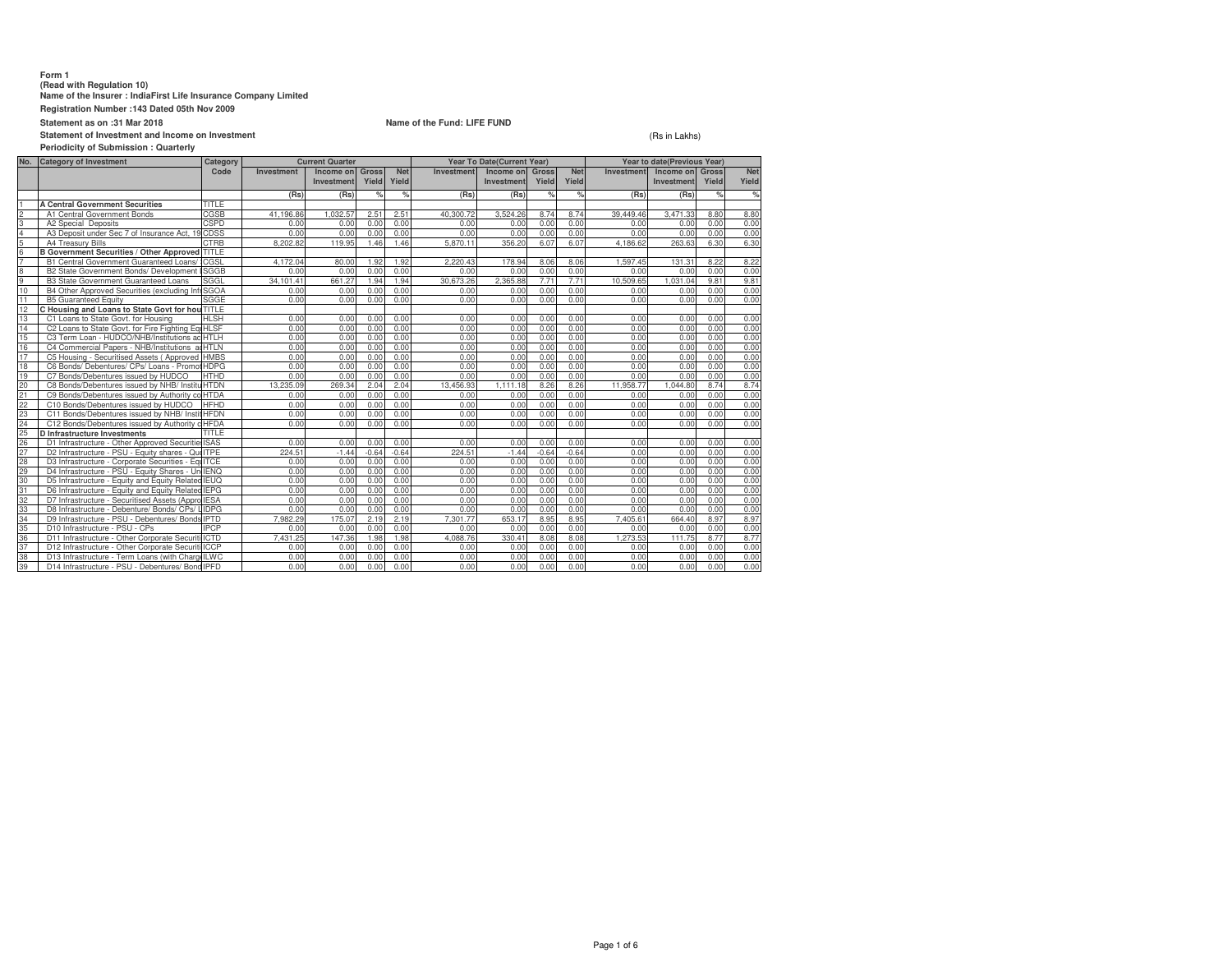| No.                                          | <b>Category of Investment</b>                                                            | Category                   | <b>Current Quarter</b> |                  |              | Year To Date(Current Year) |                   |              |              | Year to date(Previous Year) |                   |              |              |              |
|----------------------------------------------|------------------------------------------------------------------------------------------|----------------------------|------------------------|------------------|--------------|----------------------------|-------------------|--------------|--------------|-----------------------------|-------------------|--------------|--------------|--------------|
|                                              |                                                                                          | Code                       | <b>Investment</b>      | Income on        | <b>Gross</b> | <b>Net</b>                 | <b>Investment</b> | Income on    | <b>Gross</b> | <b>Net</b>                  | <b>Investment</b> | Income on    | <b>Gross</b> | <b>Net</b>   |
|                                              |                                                                                          |                            |                        | Investment       | Yield        | Yield                      |                   | Investment   | Yield        | Yield                       |                   | Investment   | Yield        | Yield        |
| 40                                           | D15 Infrastructure - Other Corporate Securiti                                            | <b>ICED</b>                | 0.00                   | 0.00             | 0.00         | 0.00                       | 0.00              | 0.00         | 0.00         | 0.00                        | 0.00              | 0.00         | 0.00         | 0.00         |
| 41                                           | D16 Infrastructure - Bonds                                                               | ILBI                       | 0.00                   | 0.00             | 0.00         | 0.00                       | 0.00              | 0.00         | 0.00         | 0.00                        | 0.00              | 0.00         | 0.00         | 0.00         |
| 42                                           | E Approved Investment Subject To Exposu TITLE                                            |                            |                        |                  |              |                            |                   |              |              |                             |                   |              |              |              |
| 43                                           | E1 PSU - (Approved Investment)-Equity Sha                                                | EAEQ                       | 102.00                 | $-18.15$         | $-17.80$     | $-17.80$                   | 84.55             | $-26.68$     | $-31.56$     | $-31.56$                    | 0.00              | 0.00         | 0.00         | 0.00         |
| 44                                           | E2 Corporate Securities (Approved Investme                                               | EACE                       | 749.14                 | $-16.46$         | $-2.20$      | $-2.20$                    | 507.51            | 12.50        | 2.46         | 2.46                        | 268.26            | 0.70         | 0.26         | 0.26         |
| 45                                           | E3 PSU-(Approved Investments) - Equity Sh                                                | ETPE                       | 0.00                   | 0.00             | 0.00         | 0.00                       | 0.00              | 0.00         | 0.00         | 0.00                        | 0.00              | 0.00         | 0.00         | 0.00         |
| 46                                           | E4 Corporate Securities (Approved Investm                                                | <b>ETCE</b>                | 0.00                   | 0.00             | 0.00         | 0.00                       | 0.00              | 0.00         | 0.00         | 0.00                        | 0.00              | 0.00         | 0.00         | 0.00         |
| 47                                           | E5 Corporate Securities (Approved Investme                                               | EENQ                       | 0.00                   | 0.00             | 0.00         | 0.00                       | 0.00              | 0.00         | 0.00         | 0.00                        | 0.00              | 0.00         | 0.00         | 0.00         |
| 48                                           | E6 PSU - Equity Shares - Unquoted                                                        | EEUQ                       | 0.00                   | 0.00             | 0.00         | 0.00                       | 0.00              | 0.00         | 0.00         | 0.00                        | 0.00              | 0.00         | 0.00         | 0.00         |
| 49                                           | E7 Equity Shares - Companies incorporated                                                | <b>EFES</b>                | 0.00                   | 0.00             | 0.00         | 0.00                       | 0.00              | 0.00         | 0.00         | 0.00                        | 0.00              | 0.00         | 0.00         | 0.00         |
|                                              | E8 Equity Shares (incl. Equity related Instrur                                           | <b>EEPG</b>                | 0.00                   | 0.00             | 0.00         | 0.00                       | 0.00              | 0.00         | 0.00         | 0.00                        | 0.00              | 0.00         | 0.00         | 0.00         |
|                                              | E9 Corporate Securities - Bonds - Taxable                                                | EPBT                       | 0.00                   | 0.06             | 0.00         | 0.00                       | 0.00              | 0.06         | 0.00         | 0.00                        | 0.00              | 0.00         | 0.00         | 0.00         |
|                                              | E10 Corporate Securities - Bonds - Tax free                                              | EPBF                       | 0.00                   | 0.00             | 0.00         | 0.00                       | 0.00              | 0.00         | 0.00         | 0.00                        | 0.00              | 0.00         | 0.00         | 0.00         |
|                                              | E11 Corporate Securities (Approved Investm                                               | EPNQ                       | 0.00                   | 0.00             | 0.00         | 0.00                       | 0.00              | 0.00         | 0.00         | 0.00                        | 0.00              | 0.00         | 0.00         | 0.00         |
| 50<br>51<br>52<br>53<br>53<br>55             | E12 Corporate Securities (Approved Investr                                               | ECIS                       | 0.00                   | 0.00             | 0.00         | 0.00                       | 0.00              | 0.00         | 0.00         | 0.00                        | 0.00              | 0.00         | 0.00         | 0.00         |
|                                              | E13 Corporate Securities (Approved Investr                                               | ECOS                       | 4.060.48               | 78.47            | 1.93         | 1.93                       | 3.267.65          | 261.15       | 7.99         | 7.99                        | 1.581.72          | 176.10       | 11.13        | 11.13        |
| 56                                           | E14 Corporate Securities - Debentures/ Bond                                              | <b>EDPG</b>                | 0.00                   | 0.00             | 0.00         | 0.00                       | 0.00              | 0.00         | 0.00         | 0.00                        | 0.00              | 0.00         | 0.00         | 0.00         |
| 57<br>58<br>59                               | E15 Corporate Securities (Approved Investn                                               | <b>ECDI</b>                | 0.00                   | 0.00             | 0.00         | 0.00                       | 0.00              | 0.00         | 0.00         | 0.00                        | 0.00              | 0.00         | 0.00         | 0.00         |
|                                              | E16 Investment Properties - Immovable                                                    | EINP<br>ELPL               | 0.00<br>0.00           | 0.00<br>0.00     | 0.00<br>0.00 | 0.00<br>0.00               | 0.00<br>0.00      | 0.00<br>0.00 | 0.00<br>0.00 | 0.00<br>0.00                | 0.00<br>0.00      | 0.00<br>0.00 | 0.00<br>0.00 | 0.00<br>0.00 |
|                                              | E17 Loans - Policy Loans                                                                 |                            |                        |                  |              |                            |                   |              |              |                             |                   |              |              |              |
| 60                                           | E18 Loans Secured Loans - Mortgage of Pro                                                | <b>ELMI</b><br><b>ELMO</b> | 0.00<br>0.00           | 0.00<br>0.00     | 0.00<br>0.00 | 0.00<br>0.00               | 0.00<br>0.00      | 0.00<br>0.00 | 0.00<br>0.00 | 0.00<br>0.00                | 0.00<br>0.00      | 0.00<br>0.00 | 0.00         | 0.00<br>0.00 |
| $rac{61}{62}$                                | E19 Loans Secured Loans - Mortgage of Pro<br>E20 Deposits - Deposit with scheduled banks | <b>ECDB</b>                | 1.050.57               | 17.25            | 1.64         | 1.64                       | 961.25            | 64.16        | 6.67         | 6.67                        | 801.13            | 63.87        | 0.00<br>7.97 | 7.97         |
|                                              | E21 Deposits - CDs with Scheduled Banks                                                  | <b>EDCD</b>                | 0.00                   | 0.00             | 0.00         | 0.00                       | 0.00              | 0.00         | 0.00         | 0.00                        | 0.00              | 0.00         | 0.00         | 0.00         |
| 63<br>64<br>65                               | E22 Deposits - Money at call and short notic                                             | <b>ECMR</b>                | 0.00                   | 0.00             | 0.00         | 0.00                       | 0.00              | 0.00         | 0.00         | 0.00                        | 0.00              | 0.00         | 0.00         | 0.00         |
|                                              | E23 CCIL (Approved Investement) - CBLO                                                   | <b>ECBO</b>                | 45.565.63              | 635.31           | 1.39         | 1.39                       | 32.727.26         | 1.881.80     | 5.75         | 5.75                        | 18,498.09         | 1.114.01     | 6.02         | 6.02         |
| 66                                           | E24 Commercial Papers issued by all India                                                | <b>ECCP</b>                | 493.80                 | 8.39             | 1.70         | 1.70                       | 482.06            | 31.88        | 6.61         | 6.61                        | 0.00              | 0.00         | 0.00         | 0.00         |
|                                              | E25 Application Money                                                                    | ECAM                       | 0.00                   | 0.00             | 0.00         | 0.00                       | 2.541.92          | 0.00         | 0.00         | 0.00                        | 248.08            | 0.00         | 0.00         | 0.00         |
| $67$ 68                                      | E26 Deposit with Primary Dealers duly reco                                               | <b>EDPD</b>                | 0.00                   | 0.00             | 0.00         | 0.00                       | 0.00              | 0.00         | 0.00         | 0.00                        | 0.00              | 0.00         | 0.00         | 0.00         |
| 69                                           | E27 Perpetual Debt Instruments of Tier I and                                             | <b>EUPD</b>                | 0.00                   | 0.00             | 0.00         | 0.00                       | 0.00              | 0.00         | 0.00         | 0.00                        | 0.00              | 0.00         | 0.00         | 0.00         |
| $\frac{1}{70}$                               | E28 Perpetual Debt Instruments of Tier I and                                             | <b>EPPD</b>                | 0.00                   | 0.00             | 0.00         | 0.00                       | 0.00              | 0.00         | 0.00         | 0.00                        | 0.00              | 0.00         | 0.00         | 0.00         |
| 71                                           | E29 Perpetual Non-Cum. P.Shares and Red                                                  | <b>EUPS</b>                | 0.00                   | 0.00             | 0.00         | 0.00                       | 0.00              | 0.00         | 0.00         | 0.00                        | 0.00              | 0.00         | 0.00         | 0.00         |
| 72                                           | E30 Perpetual Non-Cum. P. Shares and Red                                                 | <b>EPPS</b>                | 0.00                   | 0.00             | 0.00         | 0.00                       | 0.00              | 0.00         | 0.00         | 0.00                        | 0.00              | 0.00         | 0.00         | 0.00         |
| 73                                           | E31 Foreign Debt Securities (Invested prior                                              | <b>EFDS</b>                | 0.00                   | 0.00             | 0.00         | 0.00                       | 0.00              | 0.00         | 0.00         | 0.00                        | 0.00              | 0.00         | 0.00         | 0.00         |
| 74                                           | E32 Mutual Funds - ETF                                                                   | FFTF                       | 0.00                   | 0.00             | 0.00         | 0.00                       | 336.11            | 14.83        | 4.41         | 4.41                        | 0.00              | 0.00         | 0.00         | 0.00         |
| 75                                           | E33 Mutual Funds - Gilt/ G Sec/ Liquid Sche                                              | <b>EGMF</b>                | 0.00                   | 0.00             | 0.00         | 0.00                       | 3.383.17          | 78.48        | 2.32         | 2.32                        | 491.52            | 32.77        | 6.67         | 6.67         |
| 76                                           | E34 Mutual Funds - (under Insurer's Promot                                               | <b>EMPG</b>                | 0.00                   | 0.00             | 0.00         | 0.00                       | 0.00              | 0.00         | 0.00         | 0.00                        | 0.00              | 0.00         | 0.00         | 0.00         |
| 77                                           | E35 Additional Tier 1(Basel III Compliant) P                                             | EAPB                       | 3.536.00               | 55.65            | 1.57         | 1.57                       | 3,373.09          | 265.37       | 7.87         | 7.87                        | 0.00              | 0.00         | 0.00         | 0.00         |
| 78                                           | E36 Net Current Assets (Only in respect of U                                             | <b>ENCA</b>                | 0.00                   | 0.00             | 0.00         | 0.00                       | 0.00              | 0.00         | 0.00         | 0.00                        | 0.00              | 0.00         | 0.00         | 0.00         |
| 79                                           | F Other than Approved Securities                                                         | TITLE                      |                        |                  |              |                            |                   |              |              |                             |                   |              |              |              |
|                                              | F1 Alternate Investment Fund - AIF                                                       | OAFA                       | 761.82                 | 24.25            | 3.18         | 3.18                       | 762.05            | 105.63       | 13.86        | 13.86                       | 758.11            | 95.06        | 12.54        | 12.54        |
|                                              | F2 Other than Approved Investments -Bonds                                                | <b>OBPT</b>                | 0.00                   | 0.00             | 0.00         | 0.00                       | 0.00              | 0.00         | 0.00         | 0.00                        | 0.00              | 0.00         | 0.00         | 0.00         |
| 80<br>81<br>82<br>83<br>85<br>85<br>86<br>87 | F3 Other than Approved Investments - Bonds                                               | OBPF                       | 0.00                   | 0.00             | 0.00         | 0.00                       | 0.00              | 0.00         | 0.00         | 0.00                        | 0.00              | 0.00         | 0.00         | 0.00         |
|                                              | F4 Other than Approved Investments - Equi                                                | OESH                       | 393.01                 | $-20.15$         | $-5.13$      | $-5.13$                    | 393.01            | $-20.15$     | $-5.13$      | $-5.13$                     | 263.25            | $-2.35$      | $-0.89$      | $-0.89$      |
|                                              | F5 Equity Shares (incl. Equity related Instrur                                           | OEPG                       | 0.00                   | 0.00             | 0.00         | 0.00                       | 0.00              | 0.00         | 0.00         | 0.00                        | 0.00              | 0.00         | 0.00         | 0.00         |
|                                              | F6 Other than Approved Investments - Deber                                               | OLDB                       | 0.00                   | 0.00             | 0.00         | 0.00                       | 0.00              | 0.00         | 0.00         | 0.00                        | 0.00              | 0.00         | 0.00         | 0.00         |
|                                              | F7 Debentures/ Bonds/ CPs/ Loans etc. - Pr                                               | ODPG                       | 0.00                   | 0.00             | 0.00         | 0.00                       | 0.00              | 0.00         | 0.00         | 0.00                        | 0.00              | 0.00         | 0.00         | 0.00         |
|                                              | F8 Commercial Papers                                                                     | <b>DACP</b>                | 0.00                   | 0.00             | 0.00         | 0.00                       | 0.00              | 0.00         | 0.00         | 0.00                        | 0.00              | 0.00         | 0.00         | 0.00         |
| 88                                           | F9 Other than Approved Investments - Pref S                                              | OPSH                       | 0.00                   | 0.00             | 0.00         | 0.00                       | 0.00              | 0.00         | 0.00         | 0.00                        | 0.00              | 0.00         | 0.00         | 0.00         |
| 89                                           | F10 Other than Approved Investments - Ven                                                | OVNF                       | 0.00                   | 0.00             | 0.00         | 0.00                       | 0.00              | 0.00         | 0.00         | 0.00                        | 0.00              | 0.00         | 0.00         | 0.00         |
| 90<br>91                                     | F11 Other than Approved Investments - Sho                                                | OSLU                       | 0.00                   | 0.00             | 0.00         | 0.00                       | 0.00              | 0.00         | 0.00         | 0.00                        | 0.00              | 0.00         | 0.00         | 0.00         |
|                                              | F12 Other than Approved Investments - Ter                                                | <b>OTLW</b>                | 0.00                   | 0.00             | 0.00         | 0.00                       | 0.00              | 0.00         | 0.00         | 0.00                        | 0.00              | 0.00         | 0.00         | 0.00         |
| : ଟ<br>  ଟା ଫ                                | F13 Mutual Funds - Debt/ Income/ Serial Pla                                              | OMGS                       | 0.00                   | 0.00             | 0.00         | 0.00                       | 0.00              | 0.00         | 0.00         | 0.00                        | 0.00              | 0.00         | 0.00         | 0.00         |
|                                              | F14 Mutual Funds - ETF                                                                   | OETF                       | 332.39                 | $-24.06$         | $-7.24$      | $-7.24$                    | 332.39            | $-24.06$     | $-7.24$      | $-7.24$                     | 0.00              | 0.00         | 0.00         | 0.00         |
|                                              | F15 Mutual Funds - (under Insurer's Promote                                              | OMPG                       | 0.00                   | 0.00             | 0.00         | 0.00                       | 0.00              | 0.00         | 0.00         | 0.00                        | 0.00              | 0.00         | 0.00         | 0.00         |
| 95                                           | F16 Derivative Instruments                                                               | OCDI                       | 0.00                   | 0.00             | 0.00         | 0.00                       | 0.00              | 0.00         | 0.00         | 0.00                        | 0.00              | 0.00         | 0.00         | 0.00         |
|                                              | F17 Securitised Assets (underlying assets H                                              | <b>OPSA</b><br>OEPU        | 0.00                   | 0.00<br>$-22.14$ | 0.00         | 0.00                       | 0.00<br>222.26    | 0.00         | 0.00         | 0.00<br>$-23.53$            | 0.00<br>125.00    | 0.00         | 0.00         | 0.00<br>0.00 |
| <u>၂၀၂၀</u>                                  | F18 Equity Shares (PSU \$ Unlisted)                                                      |                            | 191.83                 |                  | $-11.54$     | 11.54                      |                   | $-52.30$     | $-23.53$     |                             |                   | 0.00         | 0.00         |              |
|                                              | F19 Investment properties - Immovable                                                    | IPIC                       | 0.00                   | 0.00             | 0.00         | 0.00                       | 0.00              | 0.00         | 0.00         | 0.00                        | 0.00              | 0.00         | 0.00         | 0.00         |
|                                              |                                                                                          | <b>TOTAL</b>               | 1.73.782.95            | 3.202.53         | 1.84         | 1.84                       | 1,53,510.77       | 11.111.27    | 7.24         | 7.24                        | 99.416.27         | 8.198.43     | 8.25         | 8.25         |

### **CERTIFICATION**

Certified that the information given herein are correct and complete to the best of my knowledge and belief and nothing has been concealed or suppressed

Date : 10 Apr 2018

Signature : \_\_\_\_\_\_\_\_\_\_\_\_\_\_\_\_\_\_\_\_\_\_ Full Name : Satishwar Balakrishnan Chief Financial Officer

Note: Category of investment (COI) shall be as per Guidelines, as amended from time to time 1. Based on daily simple Average of Investments

2. Yield netted for tax

3. In the previous year column, figures of the corresponding Year to date of the previous financial year shall be shown.

4. FORM-1 shall be prepared in respect of each fund. In case of ULIP FORM-1 shall be prepared at Segregated Fund (SFIN) level and also at consolidated level.

5. YTD Income on investment shall be reconciled with figures in P&L and Revenue account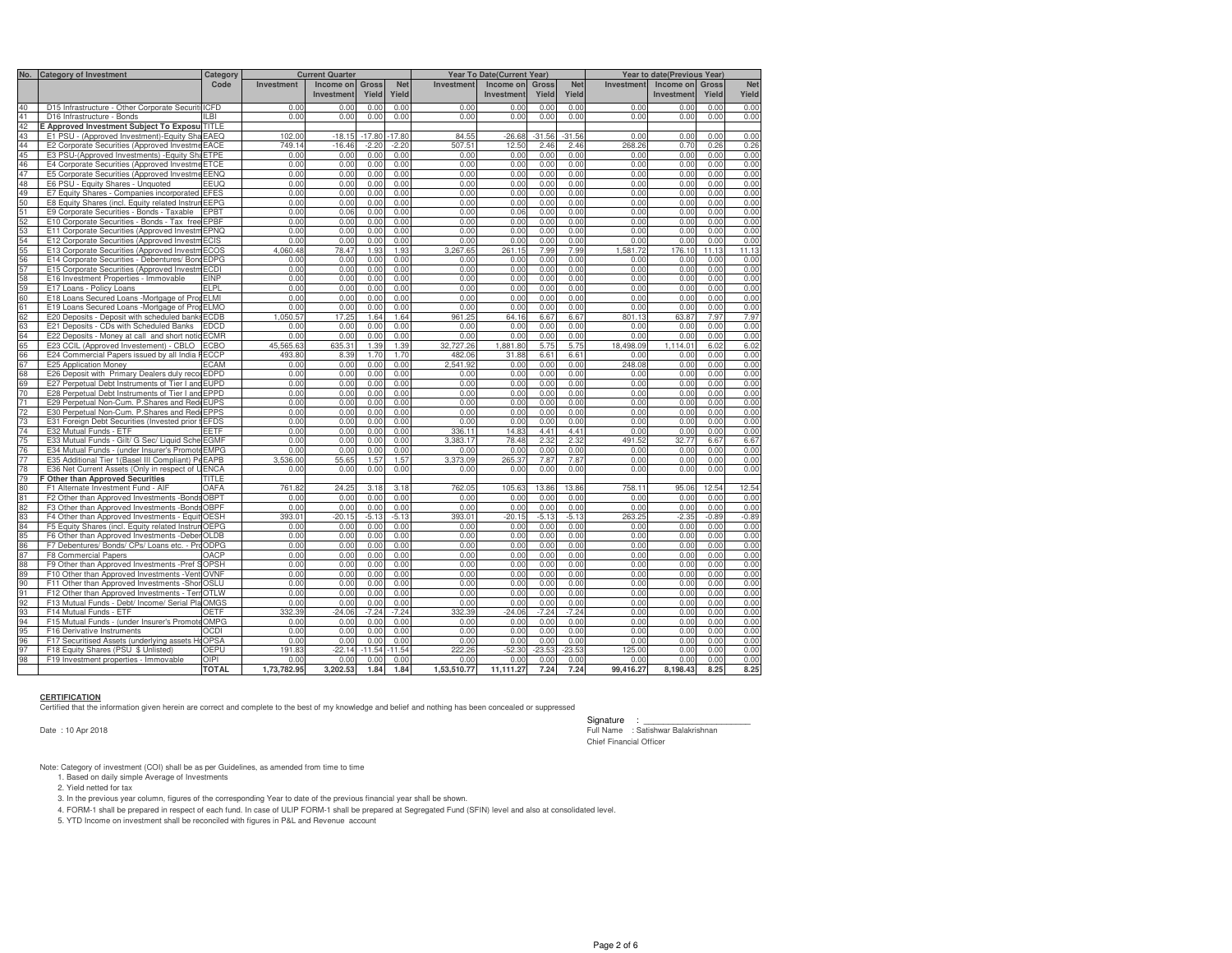**Form 1 (Read with Regulation 10) Name of the Insurer : IndiaFirst Life Insurance Company Limited**

**Registration Number :143 Dated 05th Nov 2009**

**Statement as on :31 Mar 2018**

**Statement of Investment and Income on Investment**

### **Periodicity of Submission : Quarterly**

**Name of the Fund: PENSION AND GEN ANNUITY BUSINESS**

(Rs in Lakhs)

|                                                                                           | No. Category of Investment                         | <b>Current Quarter</b><br>Category |                   | <b>Year To Date(Current Year)</b> |                |                     |             | Year to date(Previous Year) |                       |                     |             |                                      |               |                     |
|-------------------------------------------------------------------------------------------|----------------------------------------------------|------------------------------------|-------------------|-----------------------------------|----------------|---------------------|-------------|-----------------------------|-----------------------|---------------------|-------------|--------------------------------------|---------------|---------------------|
|                                                                                           |                                                    | Code                               | <b>Investment</b> | Income on<br>Investment           | Gross<br>Yield | <b>Net</b><br>Yield | Investment  | Income on<br>Investment     | <b>Gross</b><br>Yield | <b>Net</b><br>Yield | Investment  | <b>Income on Gross</b><br>Investment | Yield         | <b>Net</b><br>Yield |
|                                                                                           |                                                    |                                    | (Rs)              | (Rs)                              | $\%$           | %                   | (Rs)        | (Rs)                        | %                     | %                   | (Rs)        | (Rs)                                 | %             | %                   |
|                                                                                           | <b>A Central Government Securities</b>             | <b>TITLE</b>                       |                   |                                   |                |                     |             |                             |                       |                     |             |                                      |               |                     |
|                                                                                           | A1 Central Government Bonds                        | CGSB                               | 1.43.212.84       | 2.402.22                          | 1.68           | 1.68                | 1.48.522.44 | 14.121.16                   | 9.51                  | 9.51                | 1.70.537.55 | 16,737.40                            | $9.8^{\circ}$ | 9.81                |
|                                                                                           | A2 Special Deposits                                | CSPD                               | 0.00              | 0.00                              | 0.00           | 0.00                | 0.00        | 0.00                        | 0.00                  | 0.00                | 0.00        | 0.00                                 | 0.00          | 0.00                |
|                                                                                           | A3 Deposit under Sec 7 of Insurance Act, 1         | CDSS                               | 0.00              | 0.00                              | 0.00           | 0.00                | 0.00        | 0.00                        | 0.00                  | 0.00                | 0.00        | 0.00                                 | 0.00          | 0.00                |
|                                                                                           | A4 Treasury Bills                                  | CTRB                               | 25.525.32         | 373.69                            | 1.46           | 1.46                | 13,779.46   | 707.14                      | 5.13                  | 5.13                | 9.451.08    | 88.61                                | 0.94          | 0.94                |
|                                                                                           | B Government Securities / Other Approved TITLE     |                                    |                   |                                   |                |                     |             |                             |                       |                     |             |                                      |               |                     |
|                                                                                           | B1 Central Government Guaranteed Loans             | CGSL                               | 24.340.01         | 690.15                            | 2.84           | 2.84                | 28.461.42   | 3.104.52                    | 10.91                 | 10.91               | 22.746.02   | 1.961.88                             | 8.63          | 8.63                |
|                                                                                           | B2 State Government Bonds/ Development             | <b>SGGB</b>                        | 0.00              | 0.00                              | 0.00           | 0.00                | 0.00        | 0.00                        | 0.00                  | 0.00                | 0.00        | 0.00                                 | 0.00          | 0.00                |
| $\frac{1}{10}$ $\frac{1}{10}$ $\frac{1}{10}$ $\frac{1}{10}$ $\frac{1}{10}$ $\frac{1}{10}$ | <b>B3 State Government Guaranteed Loans</b>        | SGGL                               | 88.368.61         | 1,669.09                          | 1.89           | 1.89                | 83,527.65   | 7,454.65                    | 8.92                  | 8.92                | 56.310.46   | 4.960.79                             | $8.8^{\circ}$ | 8.81                |
|                                                                                           | B4 Other Approved Securities (excluding Inf        | <b>SGOA</b>                        | 0.00              | 0.00                              | 0.00           | 0.00                | 0.00        | 0.00                        | 0.00                  | 0.00                | 0.00        | 0.00                                 | 0.00          | 0.00                |
| 11                                                                                        | <b>B5 Guaranteed Equity</b>                        | SGGE                               | 0.00              | 0.00                              | 0.00           | 0.00                | 0.00        | 0.00                        | 0.00                  | 0.00                | 0.00        | 0.00                                 | 0.00          | 0.00                |
| $\overline{12}$                                                                           | C Housing and Loans to State Govt for hou TITLE    |                                    |                   |                                   |                |                     |             |                             |                       |                     |             |                                      |               |                     |
| $\overline{13}$                                                                           | C1 Loans to State Govt. for Housing                | <b>HLSH</b>                        | 0.00              | 0.00                              | 0.00           | 0.00                | 0.00        | 0.00                        | 0.00                  | 0.00                | 0.00        | 0.00                                 | 0.00          | 0.00                |
| 14                                                                                        | C2 Loans to State Govt, for Fire Fighting Eq HLSF  |                                    | 0.00              | 0.00                              | 0.00           | 0.00                | 0.00        | 0.00                        | 0.00                  | 0.00                | 0.00        | 0.00                                 | 0.00          | 0.00                |
| 15                                                                                        | C3 Term Loan - HUDCO/NHB/Institutions a HTLH       |                                    | 0.00              | 0.00                              | 0.00           | 0.00                | 0.00        | 0.00                        | 0.00                  | 0.00                | 0.00        | 0.00                                 | 0.00          | 0.00                |
| 16                                                                                        | C4 Commercial Papers - NHB/Institutions a HTLN     |                                    | 0.00              | 0.00                              | 0.00           | 0.00                | 0.00        | 0.00                        | 0.00                  | 0.00                | 0.00        | 0.00                                 | 0.00          | 0.00                |
|                                                                                           | C5 Housing - Securitised Assets (Approved HMBS     |                                    | 0.00              | 0.00                              | 0.00           | 0.00                | 0.00        | 0.00                        | 0.00                  | 0.00                | 0.00        | 0.00                                 | 0.00          | 0.00                |
|                                                                                           | C6 Bonds/ Debentures/ CPs/ Loans - PromeHDPG       |                                    | 0.00              | 0.00                              | 0.00           | 0.00                | 0.00        | 0.00                        | 0.00                  | 0.00                | 0.00        | 0.00                                 | 0.00          | 0.00                |
|                                                                                           | C7 Bonds/Debentures issued by HUDCO                | <b>HTHD</b>                        | 0.00              | 0.00                              | 0.00           | 0.00                | 0.00        | 0.00                        | 0.00                  | 0.00                | 0.00        | 0.00                                 | 0.00          | 0.00                |
|                                                                                           | C8 Bonds/Debentures issued by NHB/ Insti           | <b>HTDN</b>                        | 76.264.96         | 1.542.06                          | 2.02           | 2.02                | 79.582.85   | 7.113.15                    | 8.94                  | 8.94                | 74,056.95   | 6.715.89                             | 9.07          | 9.07                |
|                                                                                           | C9 Bonds/Debentures issued by Authority co         | <b>HTDA</b>                        | 0.00              | 0.00                              | 0.00           | 0.00                | 0.00        | 0.00                        | 0.00                  | 0.00                | 0.00        | 0.00                                 | 0.00          | 0.00                |
|                                                                                           | C10 Bonds/Debentures issued by HUDCO               | <b>HFHD</b>                        | 0.00              | 0.00                              | 0.00           | 0.00                | 0.00        | 0.00                        | 0.00                  | 0.00                | 0.00        | 0.00                                 | 0.00          | 0.00                |
|                                                                                           | C11 Bonds/Debentures issued by NHB/ Inst           | <b>HFDN</b>                        | 0.00              | 0.00                              | 0.00           | 0.00                | 0.00        | 0.00                        | 0.00                  | 0.00                | 0.00        | 0.00                                 | 0.00          | 0.00                |
|                                                                                           | C12 Bonds/Debentures issued by Authority HFDA      |                                    | 0.00              | 0.00                              | 0.00           | 0.00                | 0.00        | 0.00                        | 0.00                  | 0.00                | 0.00        | 0.00                                 | 0.00          | 0.00                |
|                                                                                           | D Infrastructure Investments                       | TITLE                              |                   |                                   |                |                     |             |                             |                       |                     |             |                                      |               |                     |
|                                                                                           | D1 Infrastructure - Other Approved Securitie ISAS  |                                    | 0.00              | 0.00                              | 0.00           | 0.00                | 0.00        | 0.00                        | 0.00                  | 0.00                | 0.00        | 0.00                                 | 0.00          | 0.00                |
|                                                                                           | D2 Infrastructure - PSU - Equity shares - QuITPE   |                                    | 0.00              | 0.00                              | 0.00           | 0.00                | 0.00        | 0.00                        | 0.00                  | 0.00                | 838.81      | 194.42                               | 23.18         | 23.18               |
|                                                                                           | D3 Infrastructure - Corporate Securities - Eq ITCE |                                    | 0.00              | 0.00                              | 0.00           | 0.00                | 0.00        | 0.00                        | 0.00                  | 0.00                | 0.00        | 0.00                                 | 0.00          | 0.00                |
|                                                                                           | D4 Infrastructure - PSU - Equity Shares - UrIENQ   |                                    | 0.00              | 0.00                              | 0.00           | 0.00                | 0.00        | 0.00                        | 0.00                  | 0.00                | 0.00        | 0.00                                 | 0.00          | 0.00                |
|                                                                                           | D5 Infrastructure - Equity and Equity Related IEUQ |                                    | 0.00              | 0.00                              | 0.00           | 0.00                | 0.00        | 0.00                        | 0.00                  | 0.00                | 0.00        | 0.00                                 | 0.00          | 0.00                |
|                                                                                           | D6 Infrastructure - Equity and Equity Related IEPG |                                    | 0.00              | 0.00                              | 0.00           | 0.00                | 0.00        | 0.00                        | 0.00                  | 0.00                | 0.00        | 0.00                                 | 0.00          | 0.00                |
|                                                                                           | D7 Infrastructure - Securitised Assets (Appro IESA |                                    | 0.00              | 0.00                              | 0.00           | 0.00                | 0.00        | 0.00                        | 0.00                  | 0.00                | 0.00        | 0.00                                 | 0.00          | 0.00                |
|                                                                                           | D8 Infrastructure - Debenture/ Bonds/ CPs/         | <b>IDPG</b>                        | 0.00              | 0.00                              | 0.00           | 0.00                | 0.00        | 0.00                        | 0.00                  | 0.00                | 0.00        | 0.00                                 | 0.00          | 0.00                |
|                                                                                           | D9 Infrastructure - PSU - Debentures/ Bond IPTD    |                                    | 1.17.286.64       | 2.293.41                          | 1.96           | 1.96                | 1.28.254.65 | 11.576.19                   | 9.03                  | 9.03                | 1.06.935.69 | 9.038.89                             | 8.45          | 8.45                |
|                                                                                           | D10 Infrastructure - PSU - CPs                     | <b>IPCP</b>                        | 0.00              | 0.00                              | 0.00           | 0.00                | 0.00        | 0.00                        | 0.00                  | 0.00                | 0.00        | 0.00                                 | 0.00          | 0.00                |
|                                                                                           | D11 Infrastructure - Other Corporate Securit ICTD  |                                    | 21.092.13         | 443.00                            | 2.10           | 2.10                | 20.625.91   | 1.961.28                    | 9.51                  | 9.51                | 11.248.29   | 998.13                               | 8.87          | 8.87                |
|                                                                                           | D12 Infrastructure - Other Corporate SecuritICCP   |                                    | 0.00              | 0.00                              | 0.00           | 0.00                | 0.00        | 0.00                        | 0.00                  | 0.00                | 0.00        | 0.00                                 | 0.00          | 0.00                |
|                                                                                           | D13 Infrastructure - Term Loans (with Chard ILWC   |                                    | 0.00              | 0.00                              | 0.00           | 0.00                | 0.00        | 0.00                        | 0.00                  | 0.00                | 0.00        | 0.00                                 | 0.00          | 0.00                |
|                                                                                           | D14 Infrastructure - PSU - Debentures/ Bor         | <b>IPFD</b>                        | 0.00              | 0.00                              | 0.00           | 0.00                | 0.00        | 0.00                        | 0.00                  | 0.00                | 0.00        | 0.00                                 | 0.00          | 0.00                |
|                                                                                           | D15 Infrastructure - Other Corporate Securit ICFD  |                                    | 0.00              | 0.00                              | 0.00           | 0.00                | 0.00        | 0.00                        | 0.00                  | 0.00                | 0.00        | 0.00                                 | 0.00          | 0.00                |
|                                                                                           | D16 Infrastructure - Bonds                         | IL BI                              | 2.484.09          | 47.54                             | 1.91           | 1.91                | 3.084.40    | 332.82                      | 10.79                 | 10.79               | 2,468.49    | 279.70                               | 11.33         | 11.33               |
|                                                                                           | E Approved Investment Subiect To Exposu TITLE      |                                    |                   |                                   |                |                     |             |                             |                       |                     |             |                                      |               |                     |
|                                                                                           | E1 PSU - (Approved Investment)-Equity ShaEAEQ      |                                    | 1.211.04          | 119.34                            | 9.85           | 9.85                | 1.374.33    | 50.44                       | 3.67                  | 3.67                | 372.90      | 150.91                               | 40.47         | 40.47               |
|                                                                                           | E2 Corporate Securities (Approved Investmi EACE    |                                    | 4.058.85          | $-45.42$                          | $-1.12$        | $-1.12$             | 4.161.87    | 293.55                      | 7.05                  | 7.05                | 1.651.76    | 495.12                               | 29.98         | 29.98               |
|                                                                                           | E3 PSU-(Approved Investments) - Equity SI          | <b>FTPF</b>                        | 0.00              | 0.00                              | 0.00           | 0.00                | 0.00        | 0.00                        | 0.00                  | 0.00                | 0.00        | 0.00                                 | 0.00          | 0.00                |
|                                                                                           | E4 Corporate Securities (Approved Investm ETCE     |                                    | 0.00              | 0.00                              | 0.00           | 0.00                | 0.00        | 0.00                        | 0.00                  | 0.00                | 0.00        | 0.00                                 | 0.00          | 0.00                |
| $\frac{46}{47}$                                                                           | E5 Corporate Securities (Approved Investm EENQ     |                                    | 0.00              | 0.00                              | 0.00           | 0.00                | 0.00        | 0.00                        | 0.00                  | 0.00                | 0.00        | 0.00                                 | 0.00          | 0.00                |
|                                                                                           | E6 PSU - Equity Shares - Unquoted                  | FFUO                               | 0.00              | 0.00                              | 0.00           | 0.00                | 0.00        | 0.00                        | 0.00                  | 0.00                | 0.00        | 0.00                                 | 0.00          | 0.00                |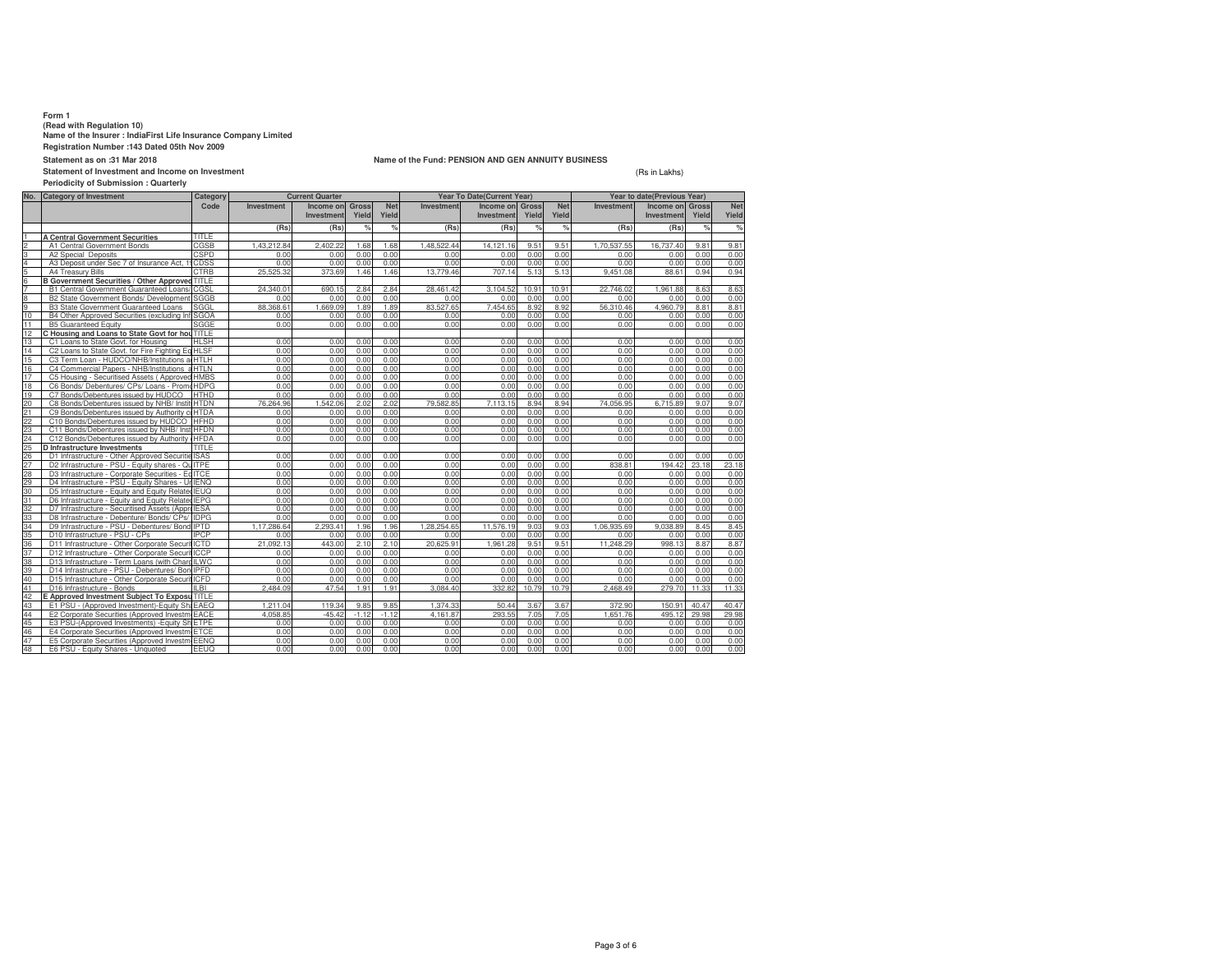|    | No. Category of Investment                          | Category         |                   | <b>Current Quarter</b> |       |            | Year To Date(Current Year) |            |              |            | Year to date(Previous Year) |            |       |            |
|----|-----------------------------------------------------|------------------|-------------------|------------------------|-------|------------|----------------------------|------------|--------------|------------|-----------------------------|------------|-------|------------|
|    |                                                     | Code             | <b>Investment</b> | Income or              | Gross | <b>Net</b> | Investment                 | Income on  | <b>Gross</b> | <b>Net</b> | Investment                  | Income on  | Gross | <b>Net</b> |
|    |                                                     |                  |                   | Investment             | Yield | Yield      |                            | Investment | Yield        | Yield      |                             | Investment | Yield | Yield      |
| 49 | E7 Equity Shares - Companies incorporated           | <b>EFES</b>      | 0.00              | 0.00                   | 0.00  | 0.00       | 0.00                       | 0.00       | 0.00         | 0.00       | 0.00                        | 0.00       | 0.00  | 0.00       |
| 50 | E8 Equity Shares (incl. Equity related Instrur      | <b>EEPG</b>      | 0.00              | 0.00                   | 0.00  | 0.00       | 0.00                       | 0.00       | 0.00         | 0.00       | 0.00                        | 0.00       | 0.00  | 0.00       |
| 51 | E9 Corporate Securities - Bonds - Taxable           | <b>EPBT</b>      | 0.00              | 0.00                   | 0.00  | 0.00       | 0.00                       | 0.00       | 0.00         | 0.00       | 0.00                        | 0.00       | 0.00  | 0.00       |
| 52 | E10 Corporate Securities - Bonds - Tax free EPBF    |                  | 0.00              | 0.00                   | 0.00  | 0.00       | 0.00                       | 0.00       | 0.00         | 0.00       | 0.00                        | 0.00       | 0.00  | 0.00       |
| 53 | E11 Corporate Securities (Approved Investri         | <b>EPNO</b>      | 0.00              | 0.00                   | 0.00  | 0.00       | 0.00                       | 0.00       | 0.00         | 0.00       | 0.00                        | 0.00       | 0.00  | 0.00       |
| 54 | E12 Corporate Securities (Approved Investn          | <b>ECIS</b>      | 0.00              | 0.00                   | 0.00  | 0.00       | 0.00                       | 0.00       | 0.00         | 0.00       | 0.00                        | 0.00       | 0.00  | 0.00       |
| 55 | E13 Corporate Securities (Approved InvestriECOS     |                  | 82.862.49         | 1,665.77               | 2.01  | 2.01       | 71,307.91                  | 5,888.07   | 8.26         | 8.26       | 40.650.09                   | 3.947.87   | 9.71  | 9.71       |
| 56 | E14 Corporate Securities - Debentures/ Bor          | <b>FDPG</b>      | 0.00              | 0.00                   | 0.00  | 0.00       | 0.00                       | 0.00       | 0.00         | 0.00       | 0.00                        | 0.00       | 0.00  | 0.00       |
| 57 | E15 Corporate Securities (Approved InvestriECDI     |                  | 0.00              | 0.00                   | 0.00  | 0.00       | 0.00                       | 0.00       | 0.00         | 0.00       | 0.00                        | 0.00       | 0.00  | 0.00       |
| 58 | E16 Investment Properties - Immovable               | <b>EINP</b>      | 0.00              | 0.00                   | 0.00  | 0.00       | 0.00                       | 0.00       | 0.00         | 0.00       | 0.00                        | 0.00       | 0.00  | 0.00       |
| 59 | E17 Loans - Policy Loans                            | FI <sub>PI</sub> | 0.00              | 0.00                   | 0.00  | 0.00       | 0.00                       | 0.00       | 0.00         | 0.00       | 0.00                        | 0.00       | 0.00  | 0.00       |
| 60 | E18 Loans Secured Loans -Mortgage of ProELMI        |                  | 0.00              | 0.00                   | 0.00  | 0.00       | 0.00                       | 0.00       | 0.00         | 0.00       | 0.00                        | 0.00       | 0.00  | 0.00       |
| 61 | E19 Loans Secured Loans -Mortgage of ProELMO        |                  | 0.00              | 0.00                   | 0.00  | 0.00       | 0.00                       | 0.00       | 0.00         | 0.00       | 0.00                        | 0.00       | 0.00  | 0.00       |
| 62 | E20 Deposits - Deposit with scheduled bank ECDB     |                  | 6.998.77          | 125.71                 | 1.80  | 1.80       | 5.821.33                   | 430.80     | 7.40         | 7.40       | 4.595.71                    | 162.90     | 3.54  | 3.54       |
| 63 | E21 Deposits - CDs with Scheduled Banks             | <b>FDCD</b>      | 0.00              | 0.00                   | 0.00  | 0.00       | 0.00                       | 0.00       | 0.00         | 0.00       | 0.00                        | 0.00       | 0.00  | 0.00       |
| 64 | E22 Deposits - Money at call and short noticECMR    |                  | 0.00              | 0.00                   | 0.00  | 0.00       | 0.00                       | 0.00       | 0.00         | 0.00       | 0.00                        | 0.00       | 0.00  | 0.00       |
| 65 | E23 CCIL (Approved Investement) - CBLO              | <b>ECBO</b>      | 35.198.83         | 495.47                 | 1.41  | 1.41       | 23.273.17                  | 1.334.42   | 5.73         | 5.73       | 27.049.23                   | .646.86    | 6.09  | 6.09       |
| 66 | E24 Commercial Papers issued by all India           | <b>ECCP</b>      | 11.319.05         | 218.79                 | 1.93  | 1.93       | 5,591.59                   | 404.32     | 7.23         | 7.23       | 0.00                        | 0.00       | 0.00  | 0.00       |
| 67 | E25 Application Money                               | <b>ECAM</b>      | 0.00              | 0.00                   | 0.00  | 0.00       | 17.186.34                  | 0.00       | 0.00         | 0.00       | 1.999.98                    | 0.00       | 0.00  | 0.00       |
| 68 | E26 Deposit with Primary Dealers duly reco EDPD     |                  | 0.00              | 0.00                   | 0.00  | 0.00       | 0.00                       | 0.00       | 0.00         | 0.00       | 0.00                        | 0.00       | 0.00  | 0.00       |
| 69 | E27 Perpetual Debt Instruments of Tier I an EUPD    |                  | 0.00              | 0.00                   | 0.00  | 0.00       | 0.00                       | 0.00       | 0.00         | 0.00       | 0.00                        | 0.00       | 0.00  | 0.00       |
| 70 | E28 Perpetual Debt Instruments of Tier I an EPPD    |                  | 0.00              | 0.00                   | 0.00  | 0.00       | 0.00                       | 0.00       | 0.00         | 0.00       | 0.00                        | 0.00       | 0.00  | 0.00       |
| 71 | E29 Perpetual Non-Cum. P.Shares and RedEUPS         |                  | 0.00              | 0.00                   | 0.00  | 0.00       | 0.00                       | 0.00       | 0.00         | 0.00       | 0.00                        | 0.00       | 0.00  | 0.00       |
| 72 | E30 Perpetual Non-Cum. P.Shares and Red             | <b>EPPS</b>      | 0.00              | 0.00                   | 0.00  | 0.00       | 0.00                       | 0.00       | 0.00         | 0.00       | 0.00                        | 0.00       | 0.00  | 0.00       |
| 73 | E31 Foreign Debt Securities (Invested prior         | <b>EFDS</b>      | 0.00              | 0.00                   | 0.00  | 0.00       | 0.00                       | 0.00       | 0.00         | 0.00       | 0.00                        | 0.00       | 0.00  | 0.00       |
| 74 | E32 Mutual Funds - ETF                              | EETF             | 0.00              | 0.00                   | 0.00  | 0.00       | 0.00                       | 0.00       | 0.00         | 0.00       | 0.00                        | 0.00       | 0.00  | 0.00       |
| 75 | E33 Mutual Funds - Gilt/ G Sec/ Liquid Sche         | <b>EGMF</b>      | 0.00              | 0.00                   | 0.00  | 0.00       | 11.460.31                  | 242.68     | 2.12         | 2.12       | 14.437.10                   | 983.64     | 6.81  | 6.81       |
| 76 | E34 Mutual Funds - (under Insurer's Promot          | <b>EMPG</b>      | 0.00              | 0.00                   | 0.00  | 0.00       | 0.00                       | 0.00       | 0.00         | 0.00       | 0.00                        | 0.00       | 0.00  | 0.00       |
| 77 | E35 Additional Tier 1 (Basel III Compliant) P. EAPB |                  | 29.183.84         | 445.56                 | 1.53  | 1.53       | 28.325.21                  | 2.188.62   | 7.73         | 7.73       | 0.00                        | 0.00       | 0.00  | 0.00       |
| 78 | E36 Net Current Assets (Only in respect of LENCA    |                  | 0.00              | 0.00                   | 0.00  | 0.00       | 0.00                       | 0.00       | 0.00         | 0.00       | 0.00                        | 0.00       | 0.00  | 0.00       |
| 79 | F Other than Approved Securities                    | TITLE.           |                   |                        |       |            |                            |            |              |            |                             |            |       |            |
| 80 | F1 Alternate Investment Fund - AIF                  | OAFA             | 0.00              | 0.00                   | 0.00  | 0.00       | 0.00                       | 0.00       | 0.00         | 0.00       | 0.00                        | 0.00       | 0.00  | 0.00       |
| 81 | F2 Other than Approved Investments -Bond: OBPT      |                  | 0.00              | 0.00                   | 0.00  | 0.00       | 0.00                       | 0.00       | 0.00         | 0.00       | 0.00                        | 0.00       | 0.00  | 0.00       |
| 82 | F3 Other than Approved Investments -Bond: OBPF      |                  | 0.00              | 0.00                   | 0.00  | 0.00       | 0.00                       | 0.00       | 0.00         | 0.00       | 0.00                        | 0.00       | 0.00  | 0.00       |
| 83 | F4 Other than Approved Investments - Equit OESH     |                  | 0.00              | 0.00                   | 0.00  | 0.00       | 0.00                       | 0.00       | 0.00         | 0.00       | 0.00                        | 0.00       | 0.00  | 0.00       |
| 84 | F5 Equity Shares (incl. Equity related InstrumOEPG  |                  | 0.00              | 0.00                   | 0.00  | 0.00       | 0.00                       | 0.00       | 0.00         | 0.00       | 0.00                        | 0.00       | 0.00  | 0.00       |
| 85 | F6 Other than Approved Investments -Debe OLDB       |                  | 0.00              | 0.00                   | 0.00  | 0.00       | 0.00                       | 0.00       | 0.00         | 0.00       | 0.00                        | 0.00       | 0.00  | 0.00       |
| 86 | F7 Debentures/ Bonds/ CPs/ Loans etc. - PrODPG      |                  | 0.00              | 0.00                   | 0.00  | 0.00       | 0.00                       | 0.00       | 0.00         | 0.00       | 0.00                        | 0.00       | 0.00  | 0.00       |
| 87 | F8 Commercial Papers                                | OACP             | 0.00              | 0.00                   | 0.00  | 0.00       | 0.00                       | 0.00       | 0.00         | 0.00       | 0.00                        | 0.00       | 0.00  | 0.00       |
| 88 | F9 Other than Approved Investments -Pref SOPSH      |                  | 0.00              | 0.00                   | 0.00  | 0.00       | 0.00                       | 0.00       | 0.00         | 0.00       | 0.00                        | 0.00       | 0.00  | 0.00       |
| 89 | F10 Other than Approved Investments - VentOVNF      |                  | 0.00              | 0.00                   | 0.00  | 0.00       | 0.00                       | 0.00       | 0.00         | 0.00       | 0.00                        | 0.00       | 0.00  | 0.00       |
| 90 | F11 Other than Approved Investments -ShorOSLU       |                  | 0.00              | 0.00                   | 0.00  | 0.00       | 0.00                       | 0.00       | 0.00         | 0.00       | 0.00                        | 0.00       | 0.00  | 0.00       |
| 91 | F12 Other than Approved Investments - Ter           | <b>OTLW</b>      | 0.00              | 0.00                   | 0.00  | 0.00       | 0.00                       | 0.00       | 0.00         | 0.00       | 0.00                        | 0.00       | 0.00  | 0.00       |
| 92 | F13 Mutual Funds - Debt/ Income/ Serial PlaOMGS     |                  | 0.00              | 0.00                   | 0.00  | 0.00       | 0.00                       | 0.00       | 0.00         | 0.00       | 0.00                        | 0.00       | 0.00  | 0.00       |
| 93 | F14 Mutual Funds - ETF                              | <b>OETF</b>      | 0.00              | 0.00                   | 0.00  | 0.00       | 0.00                       | 0.00       | 0.00         | 0.00       | 0.00                        | 0.00       | 0.00  | 0.00       |
| 94 | F15 Mutual Funds - (under Insurer's Promot          | <b>OMPG</b>      | 0.00              | 0.00                   | 0.00  | 0.00       | 0.00                       | 0.00       | 0.00         | 0.00       | 0.00                        | 0.00       | 0.00  | 0.00       |
| 95 | F16 Derivative Instruments                          | <b>OCDI</b>      | 0.00              | 0.00                   | 0.00  | 0.00       | 0.00                       | 0.00       | 0.00         | 0.00       | 0.00                        | 0.00       | 0.00  | 0.00       |
| 96 | F17 Securitised Assets (underlying assets HOPSA     |                  | 0.00              | 0.00                   | 0.00  | 0.00       | 0.00                       | 0.00       | 0.00         | 0.00       | 0.00                        | 0.00       | 0.00  | 0.00       |
| 97 | F18 Equity Shares (PSU \$ Unlisted)                 | <b>OEPU</b>      | 0.00              | 0.00                   | 0.00  | 0.00       | 0.00                       | 0.00       | 0.00         | 0.00       | 0.00                        | 0.00       | 0.00  | 0.00       |
| 98 | F19 Investment properties - Immovable               | OIPI             | 0.00              | 0.00                   | 0.00  | 0.00       | 0.00                       | 0.00       | 0.00         | 0.00       | 0.00                        | 0.00       | 0.00  | 0.00       |
|    |                                                     | <b>TOTAL</b>     | 6.69.407.46       | 12.486.37              | 1.87  | 1.87       | 6,74,340.85                | 57.203.81  | 8.48         | 8.48       | 5.45.350.11                 | 48.363.00  | 8.87  | 8.87       |

**CERTIFICATION** Certified that the information given herein are correct and complete to the best of my knowledge and belief and nothing has been concealed or suppressed

Date : 10 Apr 2018

Signature : \_\_\_\_\_\_\_ Full Name : Satishwar Balakrishnan Chief Financial Officer

Note: Category of investment (COI) shall be as per Guidelines, as amended from time to time 1. Based on daily simple Average of Investments

2. Yield netted for tax<br>3. In the previous year column, figures of the corresponding Year to date of the previous financial year shall be shown.<br>4. FORM-1 shall be prepared in respect of each fund. In case of ULIP FORM-1 s

5. YTD Income on investment shall be reconciled with figures in P&L and Revenue account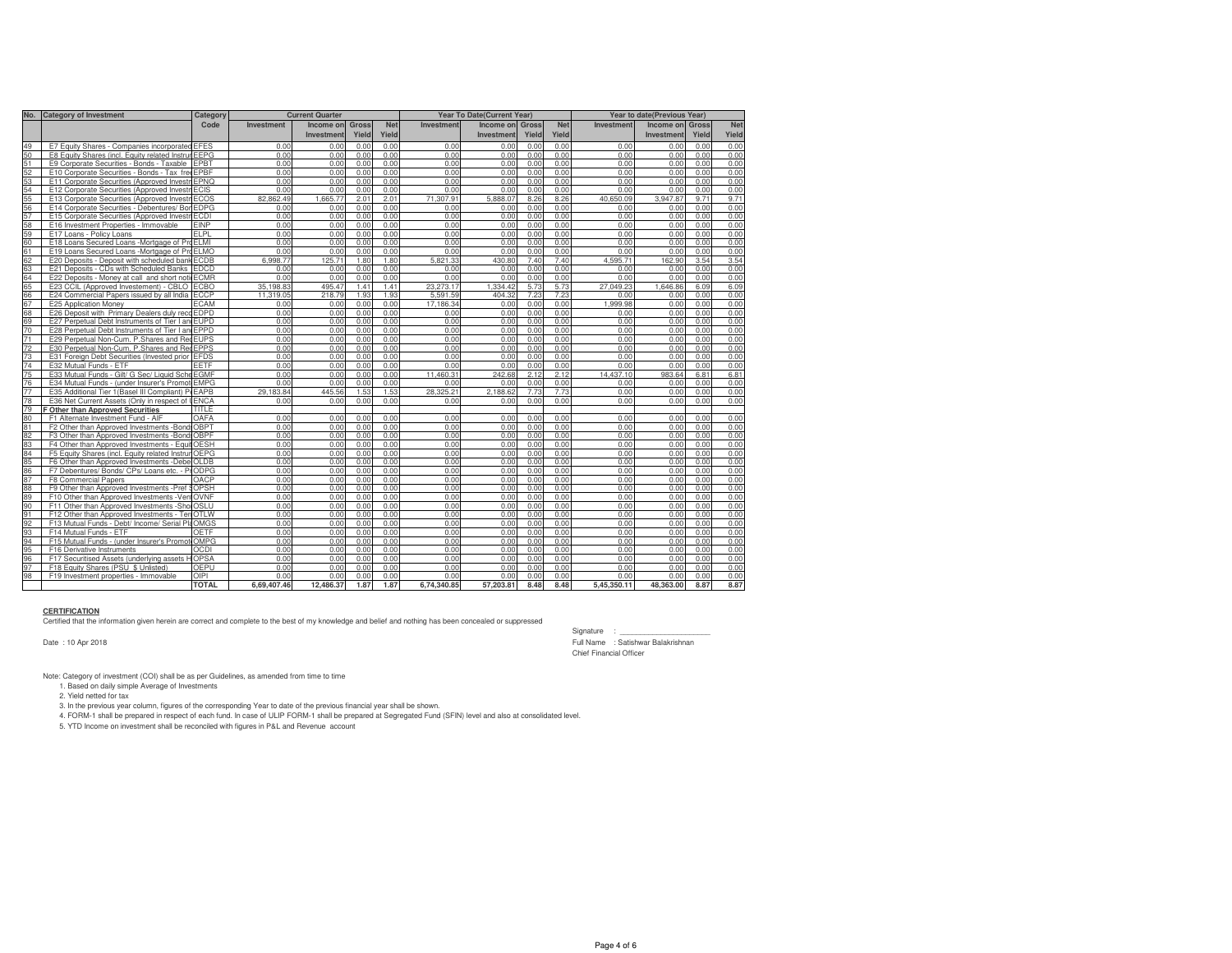### **Form 1 (Read with Regulation 10) Name of the Insurer : IndiaFirst Life Insurance Company LimitedRegistration Number :143 Dated 05th Nov 2009**

**Statement as on :31 Mar 2018**

# **Name of the Fund: ULIP**

**Statement of Investment and Income on Investment**

**Periodicity of Submission : Quarterly**

(Rs in Lakhs)

| No.      | <b>Category of Investment</b>                                                       | Category    |              | <b>Current Quarter</b> |                    |              |              | <b>Year To Date(Current Year)</b> |               |               | Year to date(Previous Year) |                   |               |               |
|----------|-------------------------------------------------------------------------------------|-------------|--------------|------------------------|--------------------|--------------|--------------|-----------------------------------|---------------|---------------|-----------------------------|-------------------|---------------|---------------|
|          |                                                                                     | Code        | Investment   | Income on              | <b>Gross</b>       | <b>Net</b>   | Investment   | Income on                         | Gross         | <b>Net</b>    | Investment                  | Income on         | <b>Gross</b>  | <b>Net</b>    |
|          |                                                                                     |             |              | <b>Investment</b>      | Yield              | Yield        |              | Investment                        | Yield         | Yield         |                             | <b>Investment</b> | Yield         | Yield         |
|          |                                                                                     |             | (Rs)         | (Rs)                   | $\frac{1}{\alpha}$ | %            | (Rs)         | (Rs)                              | $\frac{1}{6}$ | $\frac{1}{2}$ | (Rs)                        | (Rs)              | $\frac{9}{6}$ | $\frac{1}{6}$ |
|          | <b>A Central Government Securities</b>                                              | TITLE       |              |                        |                    |              |              |                                   |               |               |                             |                   |               |               |
|          | A1 Central Government Bonds                                                         | CGSB        | 29,566.82    | 243.05                 | 0.82               | 0.82         | 41,985.01    | 1,267.19                          | 3.02          | 3.02          | 62.674.14                   | 6.307.90          | 10.06         | 10.06         |
|          | A2 Special Deposits                                                                 | <b>CSPD</b> | 0.00         | 0.00                   | 0.00               | 0.00         | 0.00         | 0.00                              | 0.00          | 0.00          | 0.00                        | 0.00              | 0.00          | 0.00          |
|          | A3 Deposit under Sec 7 of Insurance Act, 19 CDSS                                    |             | 0.00         | 0.00                   | 0.00               | 0.00         | 0.00         | 0.00                              | 0.00          | 0.00          | 0.00                        | 0.00              | 0.00          | 0.00          |
|          | A4 Treasury Bills                                                                   | CTRB        | 18.714.65    | 281.48                 | 1.50               | 1.50         | 17.263.59    | 1.051.89                          | 6.09          | 6.09          | 25.683.39                   | 1.701.72          | 6.63          | 6.63          |
|          | B Government Securities / Other Approved TITLE                                      |             |              |                        |                    |              |              |                                   |               |               |                             |                   |               |               |
|          | B1 Central Government Guaranteed Loans/                                             | CGSL        | 1,659.62     | 25.21                  | 1.52               | 1.52         | 1,694.58     | 105.46                            | 6.22          | 6.22          | 1,706.36                    | 195.21            | 11.44         | 11.44         |
|          | B2 State Government Bonds/ Development                                              | SGGB        | 0.00         | 0.00                   | 0.00               | 0.00         | 0.00         | 0.00                              | 0.00          | 0.00          | 0.00                        | 0.00              | 0.00          | 0.00          |
|          | <b>B3 State Government Guaranteed Loans</b>                                         | SGGL        | 1.574.07     | 21.66                  | 1.38               | 1.38         | 4.391.24     | 331.12                            | 7.54          | 7.54          | 921.40                      | 103.24            | 11.20         | 11.20         |
| 10       | B4 Other Approved Securities (excluding Inf                                         | <b>SGOA</b> | 0.00         | 0.00                   | 0.00               | 0.00         | 0.00         | 0.00                              | 0.00          | 0.00          | 0.00                        | 0.00              | 0.00          | 0.00          |
| 11       | <b>B5 Guaranteed Equity</b>                                                         | SGGE        | 0.00         | 0.00                   | 0.00               | 0.00         | 0.00         | 0.00                              | 0.00          | 0.00          | 0.00                        | 0.00              | 0.00          | 0.00          |
| 12       | C Housing and Loans to State Govt for hou TITLE                                     |             |              |                        |                    |              |              |                                   |               |               |                             |                   |               |               |
| 13       | C1 Loans to State Govt. for Housing                                                 | <b>HLSH</b> | 0.00         | 0.00                   | 0.00               | 0.00         | 0.00         | 0.00                              | 0.00          | 0.00          | 0.00                        | 0.00              | 0.00          | 0.00          |
| 14       | C2 Loans to State Govt, for Fire Fighting EquHLSF                                   |             | 0.00         | 0.00                   | 0.00               | 0.00         | 0.00         | 0.00                              | 0.00          | 0.00          | 0.00                        | 0.00              | 0.00          | 0.00          |
| 15       | C3 Term Loan - HUDCO/NHB/Institutions ad HTLH                                       |             | 0.00         | 0.00                   | 0.00               | 0.00         | 0.00         | 0.00                              | 0.00          | 0.00          | 0.00                        | 0.00              | 0.00          | 0.00          |
| 16       | C4 Commercial Papers - NHB/Institutions adHTLN                                      |             | 0.00         | 0.00                   | 0.00               | 0.00         | 0.00         | 0.00                              | 0.00          | 0.00          | 0.00                        | 0.00              | 0.00          | 0.00          |
| 17       | C5 Housing - Securitised Assets (Approved HMBS                                      |             | 0.00         | 0.00                   | 0.00               | 0.00         | 0.00         | 0.00                              | 0.00          | 0.00          | 0.00                        | 0.00              | 0.00          | 0.00          |
| 18       | C6 Bonds/ Debentures/ CPs/ Loans - Promo HDPG                                       |             | 0.00         | 0.00                   | 0.00               | 0.00         | 0.00         | 0.00                              | 0.00          | 0.00          | 0.00                        | 0.00              | 0.00          | 0.00          |
| 19       | C7 Bonds/Debentures issued by HUDCO                                                 | <b>HTHD</b> | 0.00         | 0.00                   | 0.00               | 0.00         | 0.00         | 0.00                              | 0.00          | 0.00          | 0.00                        | 0.00              | 0.00          | 0.00          |
| 20       | C8 Bonds/Debentures issued by NHB/ InstituHTDN                                      |             | 16.266.28    | 224.84                 | 1.38               | 1.38         | 15.588.25    | 1.002.97                          | 6.43          | 6.43          | 14.723.35                   | 1.564.94          | 10.63         | 10.63         |
| 21       | C9 Bonds/Debentures issued by Authority coHTDA                                      |             | 0.00         | 0.00                   | 0.00               | 0.00         | 0.00         | 0.00                              | 0.00          | 0.00          | 0.00                        | 0.00              | 0.00          | 0.00          |
| 22       | C10 Bonds/Debentures issued by HUDCO                                                | <b>HFHD</b> | 0.00         | 0.00                   | 0.00               | 0.00         | 0.00         | 0.00                              | 0.00          | 0.00          | 0.00                        | 0.00              | 0.00          | 0.00          |
| 23       | C11 Bonds/Debentures issued by NHB/ Insti HFDN                                      |             | 0.00         | 0.00                   | 0.00               | 0.00         | 0.00         | 0.00                              | 0.00          | 0.00          | 0.00                        | 0.00              | 0.00          | 0.00          |
| 24       | C12 Bonds/Debentures issued by Authority (HFDA                                      |             | 0.00         | 0.00                   | 0.00               | 0.00         | 0.00         | 0.00                              | 0.00          | 0.00          | 0.00                        | 0.00              | 0.00          | 0.00          |
| 25       | D Infrastructure Investments                                                        | TITLE       |              |                        |                    |              |              |                                   |               |               |                             |                   |               |               |
| 26       | D1 Infrastructure - Other Approved Securitie ISAS                                   |             | 0.00         | 0.00                   | 0.00               | 0.00         | 0.00         | 0.00                              | 0.00          | 0.00          | 0.00                        | 0.00              | 0.00          | 0.00          |
| 27       | D2 Infrastructure - PSU - Equity shares - QuilTPE                                   |             | 4.959.30     | $-155.82$              | $-3.14$            | $-3.14$      | 4.048.09     | 7.61                              | 0.19          | 0.19          | 2.568.64                    | 1.211.71          | 47.17         | 47.17         |
| 28       | D3 Infrastructure - Corporate Securities - Eq ITCE                                  |             | 4.538.66     | $-956.51$              | $-21.07$           | $-21.07$     | 2.672.41     | $-369.18$                         | $-13.81$      | $-13.81$      | 59.29                       | 50.16             | 84.61         | 84.61         |
| 29       | D4 Infrastructure - PSU - Equity Shares - Un IENQ                                   |             | 0.00         | 0.00                   | 0.00               | 0.00         | 0.00         | 0.00                              | 0.00          | 0.00          | 0.00                        | 0.00              | 0.00          | 0.00          |
| 30       | D5 Infrastructure - Equity and Equity Related IEUQ                                  |             | 0.00         | 0.00                   | 0.00               | 0.00         | 0.00         | 0.00                              | 0.00          | 0.00          | 0.00                        | 0.00              | 0.00          | 0.00          |
| 31       | D6 Infrastructure - Equity and Equity Related IEPG                                  |             | 0.00         | 0.00                   | 0.00               | 0.00         | 0.00         | 0.00                              | 0.00          | 0.00          | 0.00                        | 0.00              | 0.00          | 0.00          |
| 32       | D7 Infrastructure - Securitised Assets (Appro IESA                                  |             | 0.00         | 0.00                   | 0.00               | 0.00         | 0.00         | 0.00                              | 0.00          | 0.00          | 0.00                        | 0.00              | 0.00          | 0.00          |
| 33       | D8 Infrastructure - Debenture/ Bonds/ CPs/ IIDPG                                    |             | 0.00         | 0.00                   | 0.00               | 0.00         | 0.00         | 0.00                              | 0.00          | 0.00          | 0.00                        | 0.00              | 0.00          | 0.00          |
| 34       | D9 Infrastructure - PSU - Debentures/ Bonds IPTD                                    |             | 25.548.60    | 309.71                 | 1.21               | 1.21         | 25,496.16    | 1.551.17                          | 6.08          | 6.08          | 17.788.18                   | 1.944.40          | 10.93         | 10.93         |
| 35       | D10 Infrastructure - PSU - CPs                                                      | <b>IPCP</b> | 0.00         | 0.00                   | 0.00               | 0.00         | 0.00         | 0.00                              | 0.00          | 0.00          | 0.00                        | 0.00              | 0.00          | 0.00          |
| 36       | D11 Infrastructure - Other Corporate Securit ICTD                                   |             | 14.252.90    | 193.98                 | 1.36               | 1.36         | 13,038.66    | 948.35                            | 7.27          | 7.27          | 7.367.53                    | 847.59            | 11.50         | 11.50         |
| 37       | D12 Infrastructure - Other Corporate Securit ICCP                                   |             | 2.488.58     | 23.34                  | 0.94               | 0.94         | 2.418.81     | 162.89                            | 6.73          | 6.73          | 2.326.45                    | 21.82             | 0.94          | 0.94          |
| 38       | D13 Infrastructure - Term Loans (with Charg ILWC                                    |             | 0.00         | 0.00                   | 0.00               | 0.00         | 0.00         | 0.00                              | 0.00          | 0.00          | 0.00                        | 0.00              | 0.00          | 0.00          |
| 39       | D14 Infrastructure - PSU - Debentures/ Bond IPFD                                    |             | 0.00         | 0.00                   | 0.00               | 0.00         | 0.00         | 0.00                              | 0.00          | 0.00          | 0.00                        | 0.00              | 0.00          | 0.00          |
| 40       | D15 Infrastructure - Other Corporate Securit ICFD                                   |             | 0.00         | 0.00                   | 0.00               | 0.00         | 0.00         | 0.00                              | 0.00          | 0.00          | 0.00                        | 0.00              | 0.00          | 0.00          |
| 41       | D16 Infrastructure - Bonds                                                          | ILBI        | 0.00         | 0.00                   | 0.00               | 0.00         | 1,036.17     | 42.64                             | 4.11          | 4.11          | 854.48                      | 87.93             | 10.29         | 10.29         |
| 42       | E Approved Investment Subiect To ExposulTITLE                                       |             |              |                        |                    |              |              |                                   |               |               |                             |                   |               |               |
| 43       | E1 PSU - (Approved Investment)-Equity Sha EAEQ                                      |             | 17.528.70    | $-1.923.50$            | $-10.97$           | $-10.97$     | 20.864.66    | 2.10                              | 0.01          | 0.01          | 20.394.28                   | 7.986.48          | 39.16         | 39.16         |
| 44       | E2 Corporate Securities (Approved InvestmeEACE                                      |             | 1.36.373.31  | $-2.191.71$            | $-1.61$            | $-1.61$      | 1,28,879.30  | 15,596.96                         | 12.10         | 12.10         | 1.16.884.11                 | 19.919.26         | 17.04         | 17.04         |
| 45<br>46 | E3 PSU-(Approved Investments) - Equity ShaETPE                                      |             | 0.00         | 0.00                   | 0.00               | 0.00         | 0.00         | 0.00                              | 0.00          | 0.00          | 0.00                        | 0.00              | 0.00          | 0.00<br>0.00  |
| 47       | E4 Corporate Securities (Approved InvestmeETCE                                      |             | 0.00<br>0.00 | 0.00                   | 0.00<br>0.00       | 0.00<br>0.00 | 0.00         | 0.00<br>0.00                      | 0.00<br>0.00  | 0.00          | 0.00<br>0.00                | 0.00              | 0.00<br>0.00  | 0.00          |
| 48       | E5 Corporate Securities (Approved InvestmeEENQ<br>E6 PSU - Equity Shares - Unquoted | EEUQ        | 0.00         | 0.00<br>0.00           | 0.00               | 0.00         | 0.00<br>0.00 | 0.00                              | 0.00          | 0.00<br>0.00  | 0.00                        | 0.00<br>0.00      | 0.00          | 0.00          |
| 49       | E7 Equity Shares - Companies incorporated EFES                                      |             | 0.00         | 0.00                   | 0.00               | 0.00         | 0.00         | 0.00                              | 0.00          | 0.00          | 0.00                        | 0.00              | 0.00          | 0.00          |
| 50       | E8 Equity Shares (incl. Equity related Instrur EEPG                                 |             | 0.00         | 0.00                   | 0.00               | 0.00         | 0.00         | 0.00                              | 0.00          | 0.00          | 0.00                        | 0.00              | 0.00          | 0.00          |
| 51       | E9 Corporate Securities - Bonds - Taxable                                           | <b>EPBT</b> | 0.00         | 0.00                   | 0.00               | 0.00         | 0.00         | 0.00                              | 0.00          | 0.00          | 0.00                        | 0.00              | 0.00          | 0.00          |
|          |                                                                                     |             |              |                        |                    |              |              |                                   |               |               |                             |                   |               |               |